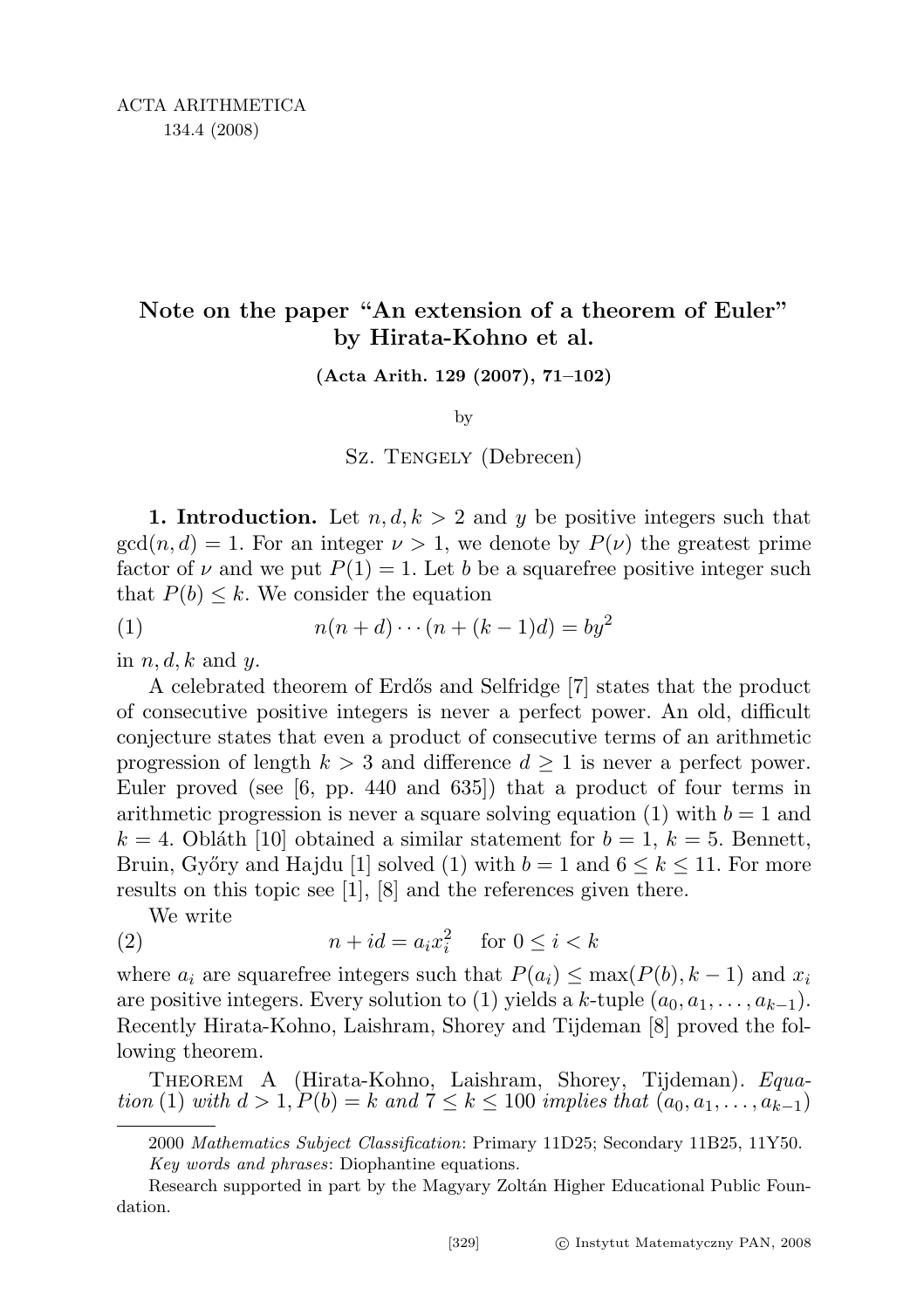is among the following tuples or their mirror images:

$$
k = 7: (2, 3, 1, 5, 6, 7, 2), (3, 1, 5, 6, 7, 2, 1), (1, 5, 6, 7, 2, 1, 10),
$$
  
\n
$$
k = 13: (3, 1, 5, 6, 7, 2, 1, 10, 11, 3, 13, 14, 15),
$$
  
\n
$$
(1, 5, 6, 7, 2, 1, 10, 11, 3, 13, 14, 15, 1),
$$
  
\n
$$
k = 19: (1, 5, 6, 7, 2, 1, 10, 11, 3, 13, 14, 15, 1, 17, 2, 19, 5, 21, 22),
$$
  
\n
$$
k = 23: (5, 6, 7, 2, 1, 10, 11, 3, 13, 14, 15, 1, 17, 2, 19, 5, 21, 22, 23, 6, 1, 26, 3),
$$
  
\n
$$
(6, 7, 2, 1, 10, 11, 3, 13, 14, 15, 1, 17, 2, 19, 5, 21, 22, 23, 6, 1, 26, 3, 7).
$$

For  $k = 5$  Mukhopadhyay and Shorey [9] proved the following result.

THEOREM B (Mukhopadhyay, Shorey). If n and d are coprime nonzero integers, then the Diophantine equation

$$
n(n+d)(n+2d)(n+3d)(n+4d) = by2
$$

has no solutions in nonzero integers b, y and  $P(b) \leq 3$ .

In this article we solve (1) with  $k = 5$  and  $P(b) = 5$ , and we handle the eight special cases mentioned in Theorem A. We prove the following theorems.

THEOREM 1. Equation (1) with  $d > 1$ ,  $P(b) = k$  and  $7 \le k \le 100$  has no solutions.

THEOREM 2. Equation (1) with  $d > 1$ ,  $k = 5$  and  $P(b) = 5$  implies that  $(n, d) \in \{(-12, 7), (-4, 3)\}.$ 

2. Preliminary lemmas. In the proofs of Theorems 2 and 1 we need several results using the elliptic Chabauty method (see [4], [5]). Bruin's routines related to the elliptic Chabauty method are contained in Magma [2]. Here we only indicate the main steps without explaining the background theory. To see how the method works in practice, in particular with the help of Magma, [3] is an excellent source. For the method to work, the rank of the elliptic curve (defined over the number field  $K$ ) should be strictly less than the degree of  $K$ . In the present cases it turns out that the ranks of the elliptic curves are either 0 or 1, so the elliptic Chabauty method is applicable. Further, the procedure PseudoMordellWeilGroup of Magma is able to find a subgroup of the Mordell–Weil group of finite odd index. We also need to check that the index is not divisible by some prime numbers provided by the procedure Chabauty. This last step can be done by the inbuilt function IsPSaturated.

LEMMA 1. Equation (1) with  $k = 7$  and  $(a_0, a_1, \ldots, a_6) = (1, 5, 6, 7, 2, 1, 10)$ implies that  $n = 2, d = 1$ .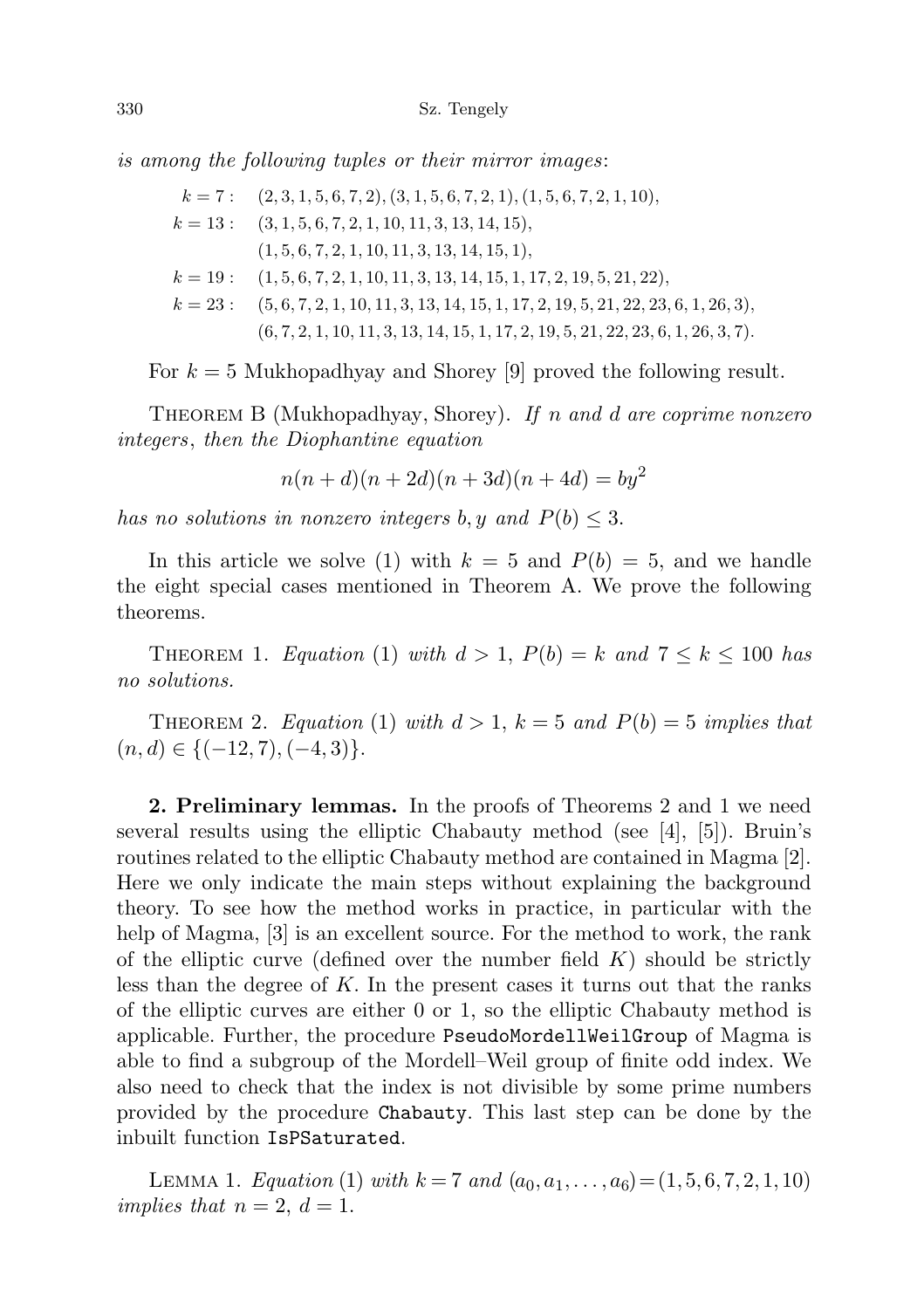*Proof.* Using the fact that  $n = x_0^2$  and  $d = (x_5^2 - x_0^2)/5$  we obtain the following system of equations:

$$
x_5^2 + 4x_0^2 = 25x_1^2,
$$
  
\n
$$
4x_5^2 + x_0^2 = 10x_4^2,
$$
  
\n
$$
6x_5^2 - x_0^2 = 50x_6^2.
$$

The second equation implies that  $x_0$  is even, say  $x_0 = 2z$  with  $z \in \mathbb{Z}$ . By standard factorization argument in the Gaussian integers we get

$$
(x_5 + 4iz)(x_5 + iz) = \delta \Box,
$$

where  $\delta \in \{-3 \pm i, -1 \pm 3i, 1 \pm 3i, 3 \pm i\}$ . Thus putting  $X = x_5/z$  it is sufficient to find all points  $(X, Y)$  on the curves

(3) 
$$
C_{\delta}: \quad \delta(X+i)(X+4i)(3X^2-2) = Y^2,
$$

where  $\delta \in \{-3 \pm i, -1 \pm 3i, 1 \pm 3i, 3 \pm i\}$ , for which  $X \in \mathbb{Q}$  and  $Y \in \mathbb{Q}(i)$ . Note that if  $(X, Y) \in C_{\delta}$  then  $(X, iY) \in C_{-\delta}$ . We will use this isomorphism later on to reduce the number of curves to be examined. Hence we need to consider the curve  $C_{\delta}$  for  $\delta \in \{1-3i, 1+3i, 3-i, 3+i\}.$ 

I.  $\delta = 1 - 3i$ . In this case  $C_{1-3i}$  is isomorphic to the elliptic curve

$$
E_{1-3i}: \quad y^2 = x^3 + ix^2 + (-17i - 23)x + (2291i + 1597).
$$

Using Magma we find that the rank of  $E_{1-3i}$  is 0 and there is no point on  $C_{1-3i}$  for which  $X \in \mathbb{Q}$ .

II.  $\delta = 1 + 3i$ . Here  $E_{1+3i}$ :  $y^2 = x^3 - ix^2 + (17i - 23)x + (-2291i + 1597)$ . The rank of this curve is 0 and there is no point on  $C_{1+3i}$  for which  $X \in \mathbb{Q}$ .

III.  $\delta = 3 - i$ . Then  $E_{3-i}$ :  $y^2 = x^3 + x^2 + (-17i + 23)x + (-1597i -$ 2291). We have  $E_{3-i}(\mathbb{Q}(i)) \simeq \mathbb{Z}_2 \oplus \mathbb{Z}$  as an Abelian group. Applying elliptic Chabauty with  $p = 13$ , we get  $x_5/z = -3$ . Thus  $n = 2$  and  $d = 1$ .

IV.  $\delta = 3 + i$ . Then  $E_{3+i}$ :  $y^2 = x^3 + x^2 + (17i + 23)x + (1597i - 2291)$ . The rank of this curve is 1 and applying elliptic Chabauty again with  $p = 13$ we obtain  $x_5/z = 3$ . This implies that  $n = 2$  and  $d = 1$ .

LEMMA 2. Equation (1) with  $k = 7$  and  $(a_0, a_1, \ldots, a_6) = (2, 3, 1, 5, 6, 7, 2)$ implies that  $n = 2, d = 1$ .

Proof. In this case we have the following system of equations:

$$
x_4^2 + x_0^2 = 2x_1^2,
$$
  
\n
$$
9x_4^2 + x_0^2 = 10x_3^2,
$$
  
\n
$$
9x_4^2 - x_0^2 = 2x_6^2.
$$

The same argument as in the proof of Theorem 1 shows that it is sufficient to find all points  $(X, Y)$  on the curves

(4) 
$$
C_{\delta}: \quad 2\delta(X+i)(3X+i)(9X^2-1) = Y^2,
$$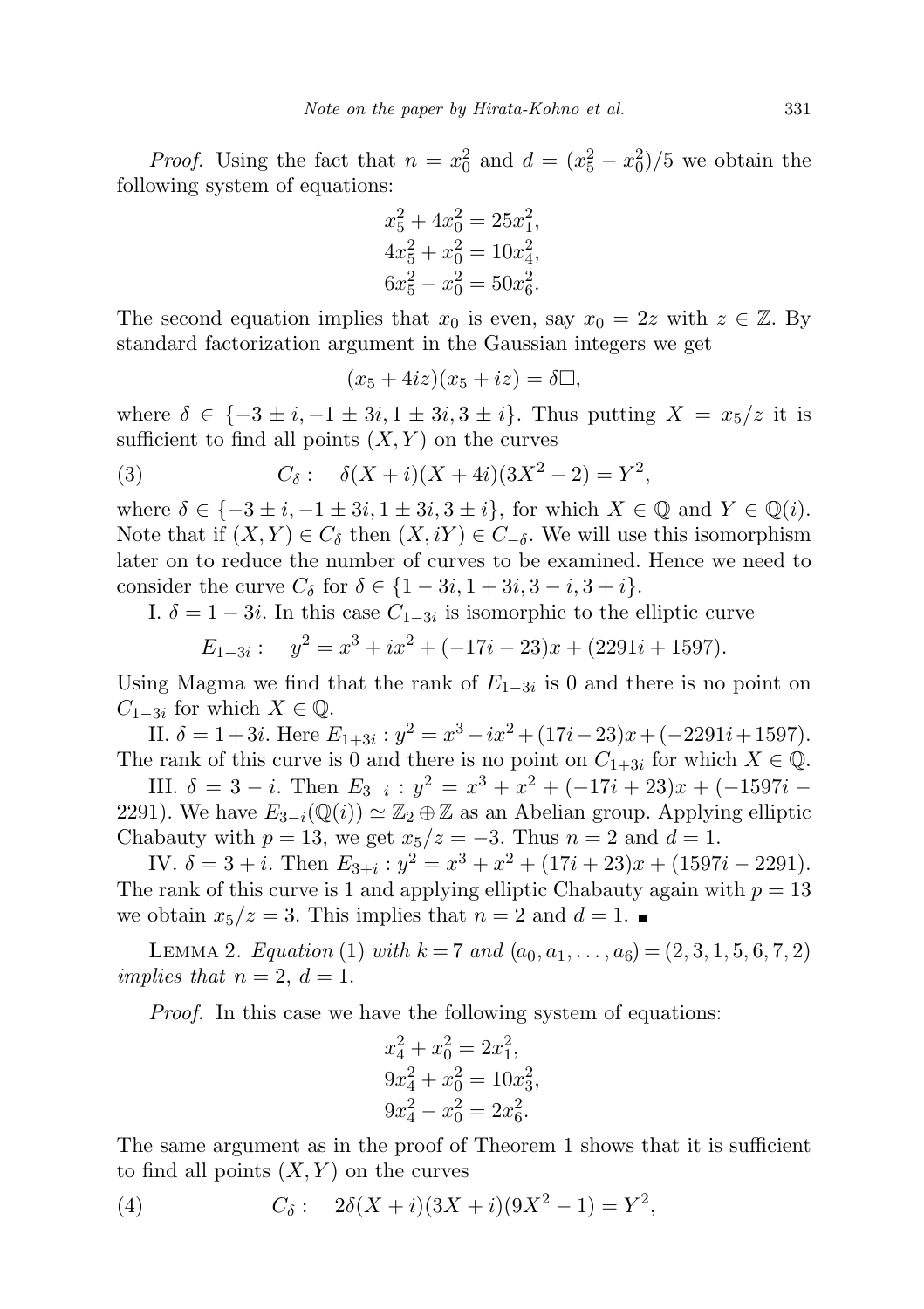where  $\delta \in \{-4 \pm 2i, -2 \pm 4i, 2 \pm 4i, 4 \pm 2i\}$ , for which  $X \in \mathbb{Q}$  and  $Y \in \mathbb{Q}(i)$ . We summarize the results obtained by elliptic Chabauty in the following table. In each case we used  $p = 29$ .

| $\delta$ | Curve                                     | $x_4/x_0$         |
|----------|-------------------------------------------|-------------------|
| $2-4i$   | $y^2 = x^3 + (-12i - 9)x + (-572i - 104)$ | $\{-1, \pm 1/3\}$ |
| $2+4i$   | $y^2 = x^3 + (12i - 9)x + (-572i + 104)$  | $\{1, \pm 1/3\}$  |
| $4-2i$   | $y^2 = x^3 + (-12i + 9)x + (-104i - 572)$ | $\{\pm 1/3\}$     |
| $4+2i$   | $y^2 = x^3 + (12i + 9)x + (-104i + 572)$  | $\{\pm 1/3\}$     |

Thus  $x_4/x_0 \in {\pm 1, \pm 1/3}$ . From  $x_4/x_0 = \pm 1$  it follows that  $n = 2, d = 1$ , while  $x_4/x_0 = \pm 1/3$  does not yield any solutions.

LEMMA 3. Equation (1) with  $k = 7$  and  $(a_0, a_1, \ldots, a_6) = (3, 1, 5, 6, 7, 2, 1)$ implies that  $n = 3$ ,  $d = 1$ .

Proof. Here we get the following system of equations:

$$
2x_3^2 + 2x_0^2 = x_1^2,
$$
  
\n
$$
4x_3^2 + x_0^2 = 5x_2^2,
$$
  
\n
$$
12x_3^2 - 3x_0^2 = x_6^2.
$$

Again it is sufficient to find all points  $(X, Y)$  on the curves

(5) 
$$
C_{\delta}: \quad \delta(X+i)(2X+i)(12X^2-3) = Y^2,
$$

where  $\delta \in \{-3\pm i, -1\pm 3i, 1\pm 3i, 3\pm i\}$ , for which  $X \in \mathbb{Q}$  and  $Y \in \mathbb{Q}(i)$ . We summarize the results obtained by elliptic Chabauty in the following table. In each case we used  $p = 13$ .

| δ      | Curve                                      | $x_3/x_0$         |
|--------|--------------------------------------------|-------------------|
| $1-3i$ | $y^2 = x^3 + (27i + 36)x + (243i - 351)$   | $\{-1, \pm 1/2\}$ |
| $1+3i$ | $y^2 = x^3 + (-27i + 36)x + (243i + 351)$  | $\{1, \pm 1/2\}$  |
| $3-i$  | $y^2 = x^3 + (27i - 36)x + (-351i + 243)$  | $\{\pm 1/2\}$     |
| $3+i$  | $y^2 = x^3 + (-27i - 36)x + (-351i - 243)$ | $\{\pm 1/2\}$     |

Thus  $x_3/x_0 \in {\pm 1, \pm 1/2}$ . From  $x_4/x_0 = \pm 1$  it follows that  $n = 3, d = 1$ , while  $x_3/x_0 = \pm 1/2$  does not yield any solutions.

LEMMA 4. Equation (1) with  $(a_0, a_1, \ldots, a_4) = (-3, -5, 2, 1, 1)$  and  $k = 5$ ,  $d > 1$  implies that  $n = -12, d = 7$ .

Proof. From (2) we have

$$
\frac{1}{4}x_4^2 - \frac{9}{4}x_0^2 = -5x_1^2, \n\frac{1}{2}x_4^2 - \frac{3}{2}x_0^2 = 2x_2^2, \n\frac{3}{4}x_4^2 - \frac{3}{4}x_0^2 = x_3^2.
$$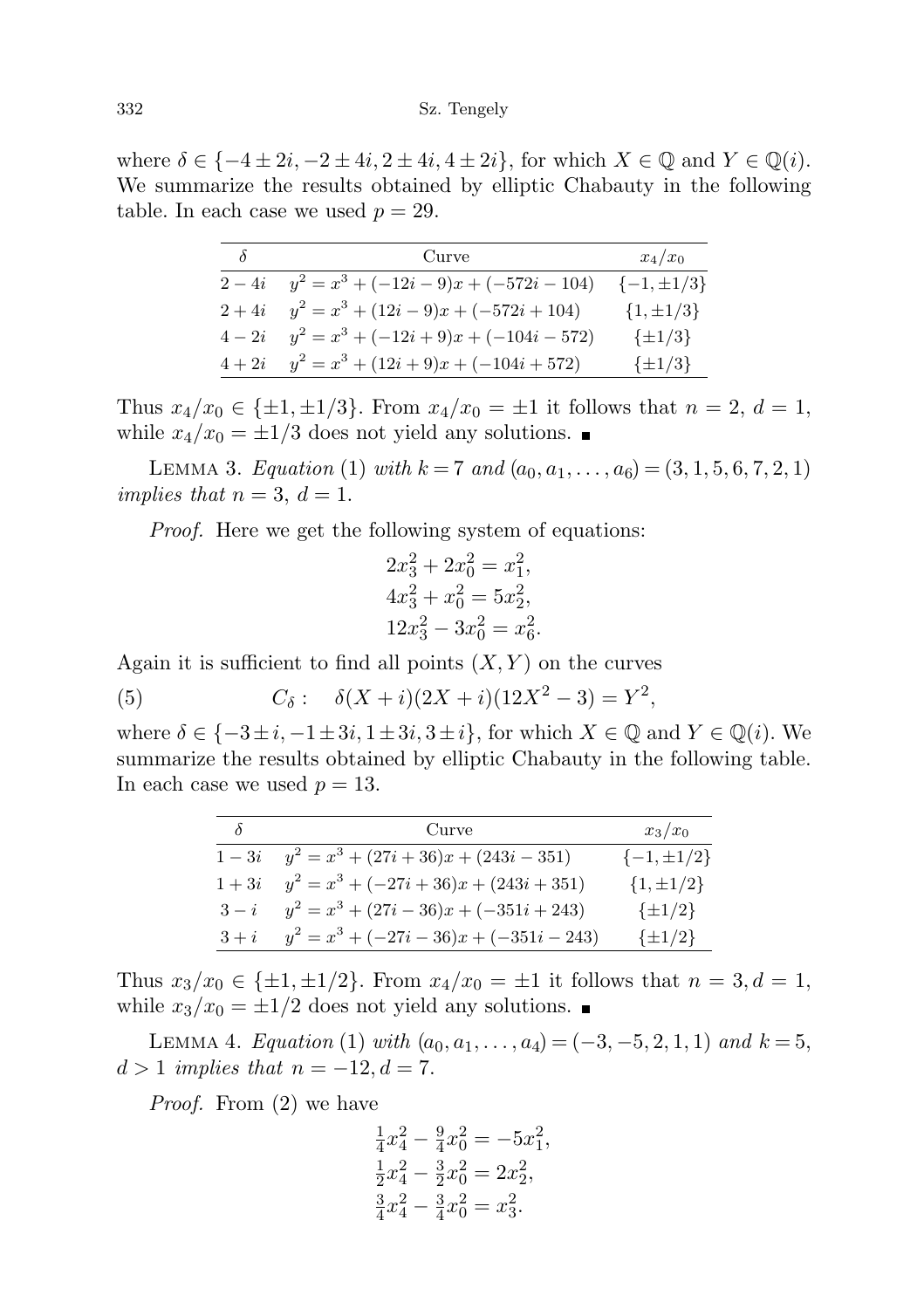Clearly,  $gcd(x_4, x_0) = 1$  or 2. In both cases we get the system

$$
X_4^2 - 9X_0^2 = -5\square,
$$
  
\n
$$
X_4^2 - 3X_0^2 = \square,
$$
  
\n
$$
X_4^2 - X_0^2 = 3\square,
$$

where  $X_4 = x_4/\text{gcd}(x_4, x_0)$  and  $X_0 = x_0/\text{gcd}(x_4, x_0)$ . The curve in this case is √

$$
C_{\delta}: \quad \delta(X+\sqrt{3})(X+3)(X^2-1) = Y^2,
$$

where  $\delta$  is from a finite set. The elliptic Chabauty method applied with  $p = 11,37$  and 59 provides all points for which the first coordinate is rational. These coordinates are  $\{-3, -2, -1, 1, 2\}$ . We obtain the arithmetic progression with  $(n, d) = (-12, 7)$ . ■

LEMMA 5. Equation (1) with  $(a_0, a_1, \ldots, a_4) = (2, 5, 2, -1, -1)$  and  $k = 5$ ,  $d > 1$  implies that  $n = -4, d = 3$ .

*Proof.* We use  $x_3$  and  $x_2$  to get a system of equations as in the previous lemmas. The elliptic Chabauty method applied with  $p = 13$  yields  $x_3/x_2 =$  $\pm 1$ , hence  $(n, d) = (-4, 3)$ .

LEMMA 6. Equation (1) with  $(a_0, a_1, \ldots, a_4) = (6, 5, 1, 3, 2)$  and  $k = 5$ ,  $d > 1$  has no solutions.

Proof. In this case we have

$$
\delta(x_3 + \sqrt{-1} x_0)(x_3 + 2\sqrt{-1} x_0)(2x_3^2 - x_0^2) = \Box,
$$

where  $\delta \in \{1 \pm 3$  $-1,3$   $\pm$  $(-1)$ . Chabauty's argument gives  $x_3/x_0 = \pm 1$ , which corresponds to arithmetic progressions with  $d = \pm 1$ .

3. Remaining cases of Theorem A. In this section we prove Theorem 1. First note that Lemmas 1, 2 and 3 imply the statement of the theorem for  $k = 7,13$  and 19. The remaining two possibilities can be eliminated in a similar way; we present the argument for the tuple

 $(5, 6, 7, 2, 1, 10, 11, 3, 13, 14, 15, 1, 17, 2, 19, 5, 21, 22, 23, 6, 1, 26, 3).$ We have the system of equations

$$
n + d = 6x_1^2,
$$
  
\n
$$
n + 3d = 2x_3^2,
$$
  
\n
$$
n + 5d = 10x_5^2,
$$
  
\n
$$
n + 7d = 3x_7^2,
$$
  
\n
$$
n + 9d = 14x_9^2,
$$
  
\n
$$
n + 11d = x_{11}^2,
$$
  
\n
$$
n + 13d = 2x_{13}^2.
$$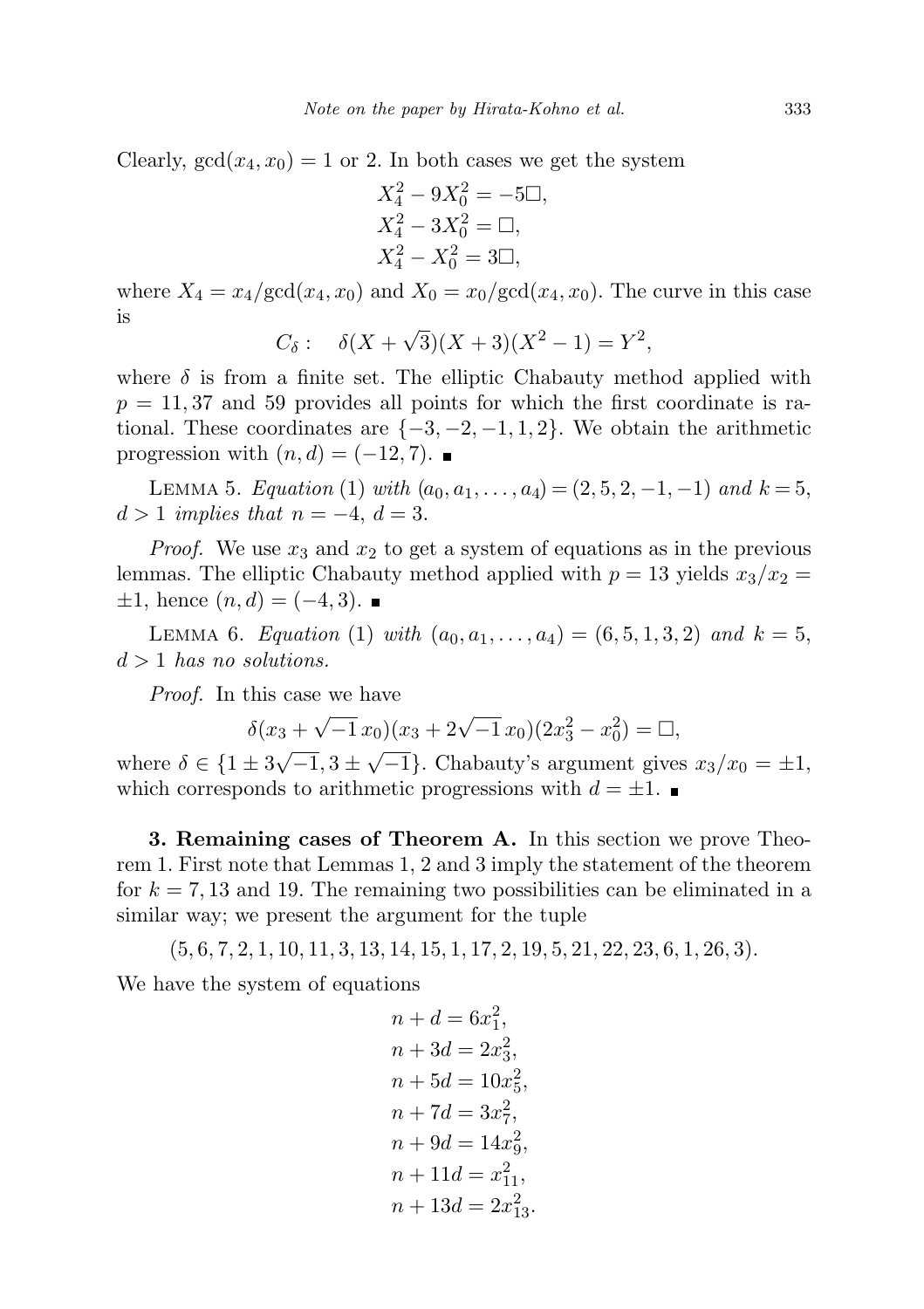We find that  $x_7, x_{11}$  and  $n + d$  are even integers. Dividing all equations by 2 we obtain an arithmetic progression of length 7 and  $(a_0, a_1, \ldots, a_6)$  =  $(3, 1, 5, 6, 7, 2, 1)$ . This is not possible by Lemma 3 and Theorem 1 is proved.

4. The case  $k = 5$ . In this section we prove Theorem 2. As 5 divides one of the terms, by symmetry we may assume that  $5 | n+d$  or  $5 | n+2d$ . First we compute the set of possible tuples  $(a_0, a_1, a_2, a_3, a_4)$  for which appropriate congruence conditions hold  $(\gcd(a_i, a_j) \in \{1, P(j - i)\}\)$  for  $0 \leq i \leq j \leq 4$ ) and the number of sign changes is at most 1 and the product  $a_0a_1a_2a_3a_4$ is positive. Then we eliminate tuples by using elliptic curves of rank 0. We consider elliptic curves

$$
(n+\alpha_1 d)(n+\alpha_2 d)(n+\alpha_3 d)(n+\alpha_4 d) = \prod_i a_{\alpha_i} \Box,
$$

where  $\alpha_i$ ,  $i \in \{1, 2, 3, 4\}$ , are distinct integers in  $\{0, 1, 2, 3, 4\}$ . If the rank is 0, then we obtain all possible values of  $n/d$ . Since  $gcd(n, d) = 1$  we get all possible values of n and d. It turns out that it remains to deal with the following tuples:

$$
(-3, -5, 2, 1, 1),(-2, -5, 3, 1, 1),(-1, -15, -1, -2, 3),(2, 5, 2, -1, -1),(6, 5, 1, 3, 2).
$$

In the case of  $(-3, -5, 2, 1, 1)$  Lemma 4 implies that  $(n, d) = (-12, 7)$ .

If  $(a_0, a_1, \ldots, a_4) = (-2, -5, 3, 1, 1)$ , then  $gcd(n, d) = 1$  implies that  $gcd(n, 3) = 1$ . Since  $n = -2x_0^2$  we obtain  $n \equiv 1 \pmod{3}$ . From the equation  $n+2d=3x_2^2$  we get  $d \equiv 1 \pmod{3}$ . Finally, the equation  $n+4d=x_4^2$  leads to a contradiction.

If  $(a_0, a_1, \ldots, a_4) = (-1, -15, -1, -2, 3)$ , then we obtain  $gcd(n, 3) = 1$ . From the equations  $n = -x_0^2$  and  $n + d = -15x_1^2$  we get  $n \equiv 2 \pmod{3}$ and  $d \equiv 1 \pmod{3}$ . Now the contradiction follows from the equation  $n + 2d = -x_2^2$ .

In the case of  $(2, 5, 2, -1, -1)$ , Lemma 5 implies that  $(n, d) = (-4, 3)$ . The last tuple is eliminated by Lemma 6.

## References

[1] M. A. Bennett, N. Bruin, K. Győry, and L. Hajdu, Powers from products of consecutive terms in arithmetic progression, Proc. London Math. Soc. (3) 92 (2006), 273–306.